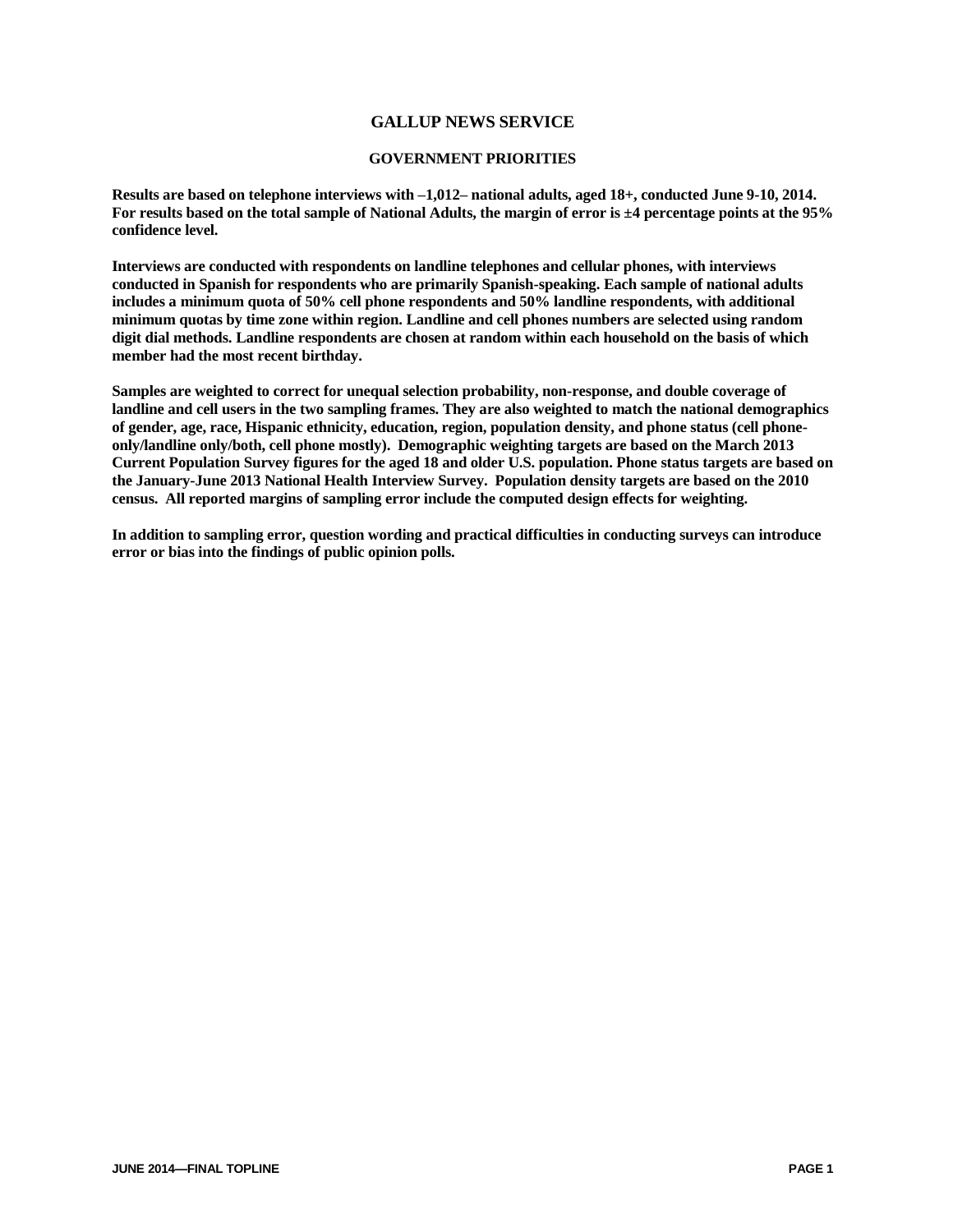1. Next, how important is it to you that the president and Congress deal with each of the following issues in the next year -- is it extremely important, very important, somewhat important, or not important? How about -- [RANDOM ORDER]?

| 2014 Jun 9-10                                                                                                                                                         | Extremely | Extremely/Very |
|-----------------------------------------------------------------------------------------------------------------------------------------------------------------------|-----------|----------------|
| (sorted by "extremely important")                                                                                                                                     | important | important      |
|                                                                                                                                                                       |           |                |
| Improving the way in which healthcare services are.<br>provided to U.S. military veterans                                                                             | 41        | 87             |
| Passing new legislation to require equal pay for women                                                                                                                | 33        | 72             |
| Passing new legislation providing access to high-quality<br>preschool to every child in America                                                                       | 29        | 65             |
| Passing a bill to raise the minimum wage                                                                                                                              | 26        | 57             |
| Conducting further investigations into the attacks on U.S.<br>diplomatic outposts in Benghazi, Libya in 2012 in which<br>four Americans were killed                   | 24        | 59             |
| Passing new immigration reform legislation                                                                                                                            | 22        | 58             |
| Conducting investigations into the capture and recent release<br>of Army sergeant Bowe Bergdahl, who was held captive in<br>Afghanistan by the Taliban for five years | 22        | 52             |
| Enforcing new limits on carbon emissions from the nation's<br>power plants                                                                                            | 21        | 54             |
| Passing new legislation that would scale back parts of the<br>2010 healthcare law                                                                                     | 21        | 53             |

*(Continued on next page)*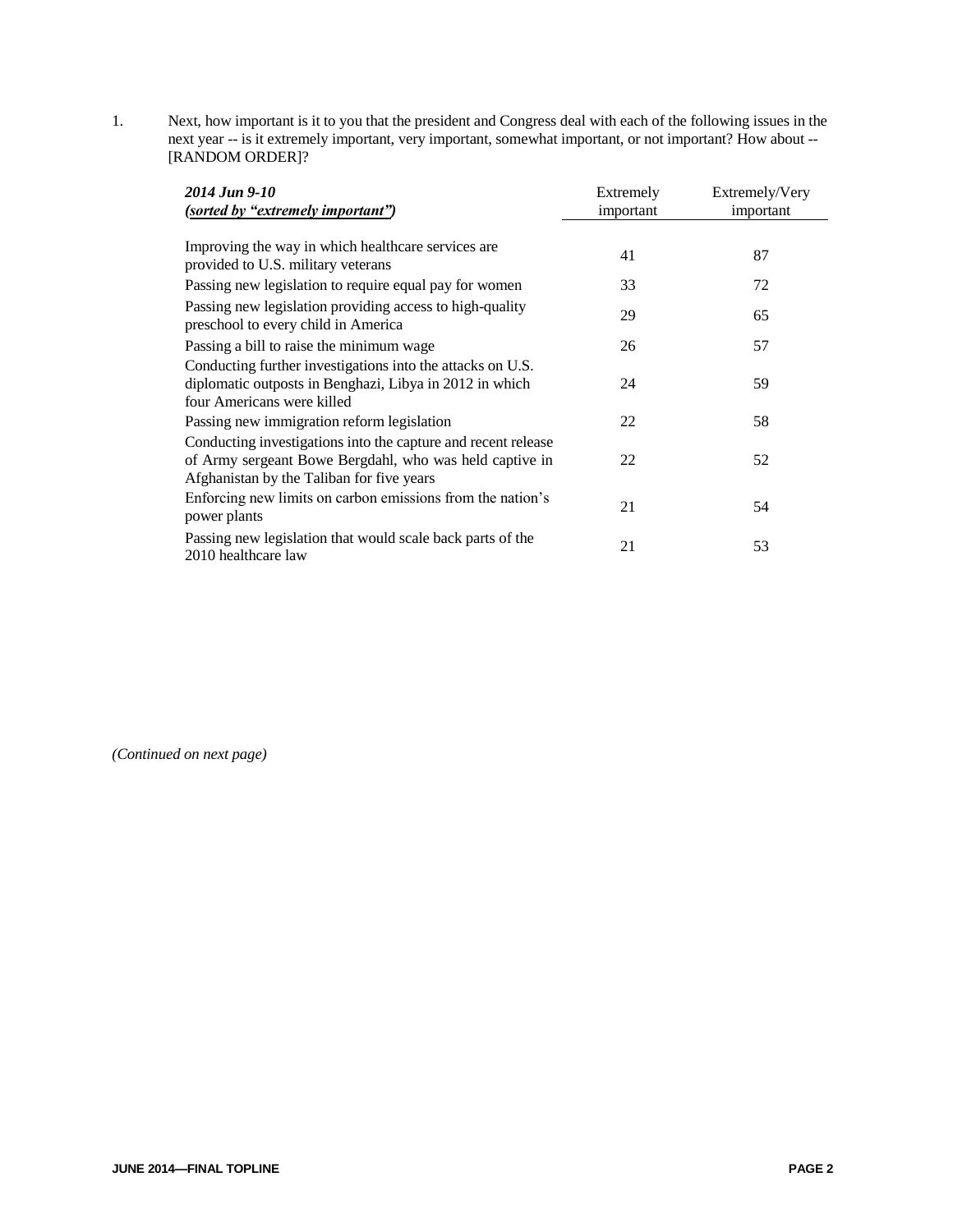## **Q.1 (ISSUE PRIORITIES) CONTINUED**

#### **FULL RESULTS**

#### **A. Improving the way in which healthcare services are provided to U.S. military veterans**

|                 | Extremely | Verv      | Moderately | Not that  | No.     |
|-----------------|-----------|-----------|------------|-----------|---------|
|                 | important | important | important  | important | opinion |
| $2014$ Jun 9-10 | 41        | 46        |            |           |         |

# **B. Enforcing new limits on carbon emissions from the nation's power plants**

|                 | Extremely | Verv      | Moderately | Not that  | No      |
|-----------------|-----------|-----------|------------|-----------|---------|
|                 | important | important | important  | important | opinion |
| $2014$ Jun 9-10 | 21        |           | 26         |           |         |

## **C. Conducting further investigations into the attacks on U.S. diplomatic outposts in Benghazi, Libya in 2012 in which four Americans were killed**

|               | Extremely<br>important | important | Very Moderately<br>important | Not that<br>important | No<br>opinion |
|---------------|------------------------|-----------|------------------------------|-----------------------|---------------|
| 2014 Jun 9-10 | 24                     |           | 20                           |                       |               |

## **D. Passing a bill to raise the minimum wage**

|               | Extremely<br>important | important | Very Moderately<br>important | Not that<br>important | No<br>opinion |
|---------------|------------------------|-----------|------------------------------|-----------------------|---------------|
| 2014 Jun 9-10 | 26                     |           |                              | 20                    |               |

#### **E. Passing new immigration reform legislation**

|               | Extremely<br>important | important | Very Moderately<br>important | Not that<br>important | No<br>opinion |
|---------------|------------------------|-----------|------------------------------|-----------------------|---------------|
| 2014 Jun 9-10 | 22                     | 36        | 26                           |                       | 4             |

#### **F. Passing new legislation to require equal pay for women**

|               | Extremely | Very      | Moderately           | Not that  | No.     |
|---------------|-----------|-----------|----------------------|-----------|---------|
|               | important | important | important            | important | opinion |
| 2014 Jun 9-10 | 33        | 39        | $\ddot{\phantom{1}}$ |           |         |

### **G. Passing new legislation providing access to high-quality preschool to every child in America**

|               | Extremely | Very      | Moderately | Not that  | No.     |
|---------------|-----------|-----------|------------|-----------|---------|
|               | important | important | important  | important | opinion |
| 2014 Jun 9-10 | 29        | 36        | 19         |           |         |